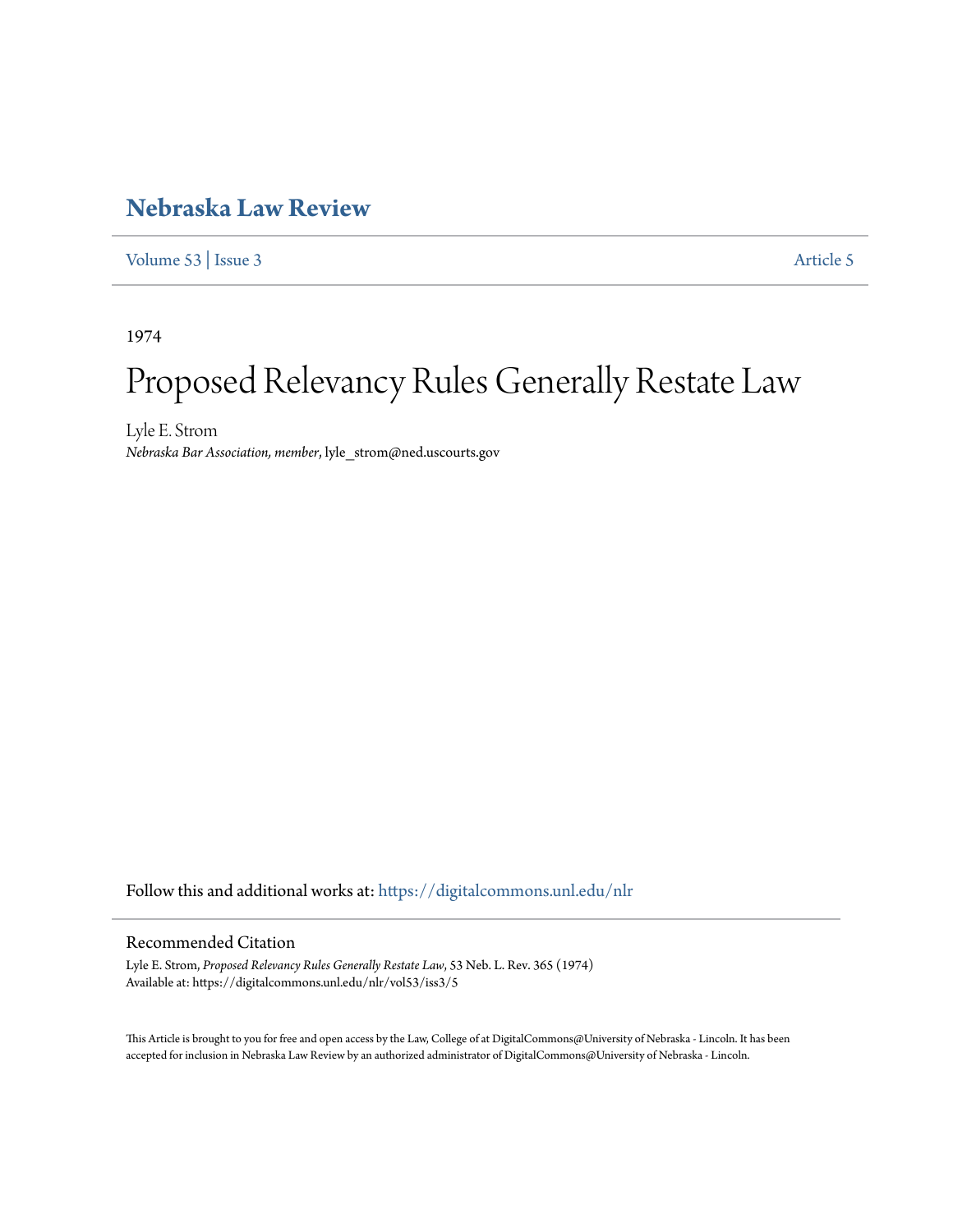**By** Lyle **E.** Strom\*

# Proposed Relevancy Rules Generally Restate Law

Logically, any code of evidence should start with general rules stating what evidence is admissible and what evidence is inadmissible, and then proceed to the special rules which may further circumscribe this general rule. This method of organization is followed by the Proposed Nebraska Rules of Evidence (hereinafter "Nebraska Rule[s]," "Nebraska proposal" or "Rule[s]") and the Proposed Federal Rules of Evidence (hereinafter "Federal Rule[s]" or "federal proposal"). Article IV of both these proposals defines generally this concept of admissibility in Rule 402, which provides:

All relevant evidence is admissible except as otherwise provided by the Constitution of the United States or the State of Nebraska, by Act of Congress or of the Legislature of the State of Nebraska, by these rules, or by other rules adopted by the Supreme Court of Nebraska. Evidence which is not relevant is not admissible.

The more specific definition of admissibility for each proposal is set forth in Rule 401, which provides:

"Relevant evidence" means evidence having any tendency to make the existence of any fact that is of consequence to the determination of the action more probable or less probable than it would be without the evidence.

The proposals' emphasis on the word "relevant" in these admissibility provisions can be traced back at least to the American Law Institute's Model Code of Evidence (hereinafter "Model Code") which was first published in 1942. The Model Code's Rule 1(12) defined "relevant evidence" to mean "evidence having any tendency in reason to prove any material matter ... **."** And in Rule 1(8) "material matter" was defined to mean "a matter, the existence or non-existence of which is provable in the action." Rule 9(f) of the Model Code stated that all relevant evidence is admis-

<sup>\*</sup> J.D. cum laude **1953,** Creighton University. Member Nebraska Bar Association, American College of Trial Lawyers and Nebraska Supreme Court Committee on Practice and Procedure.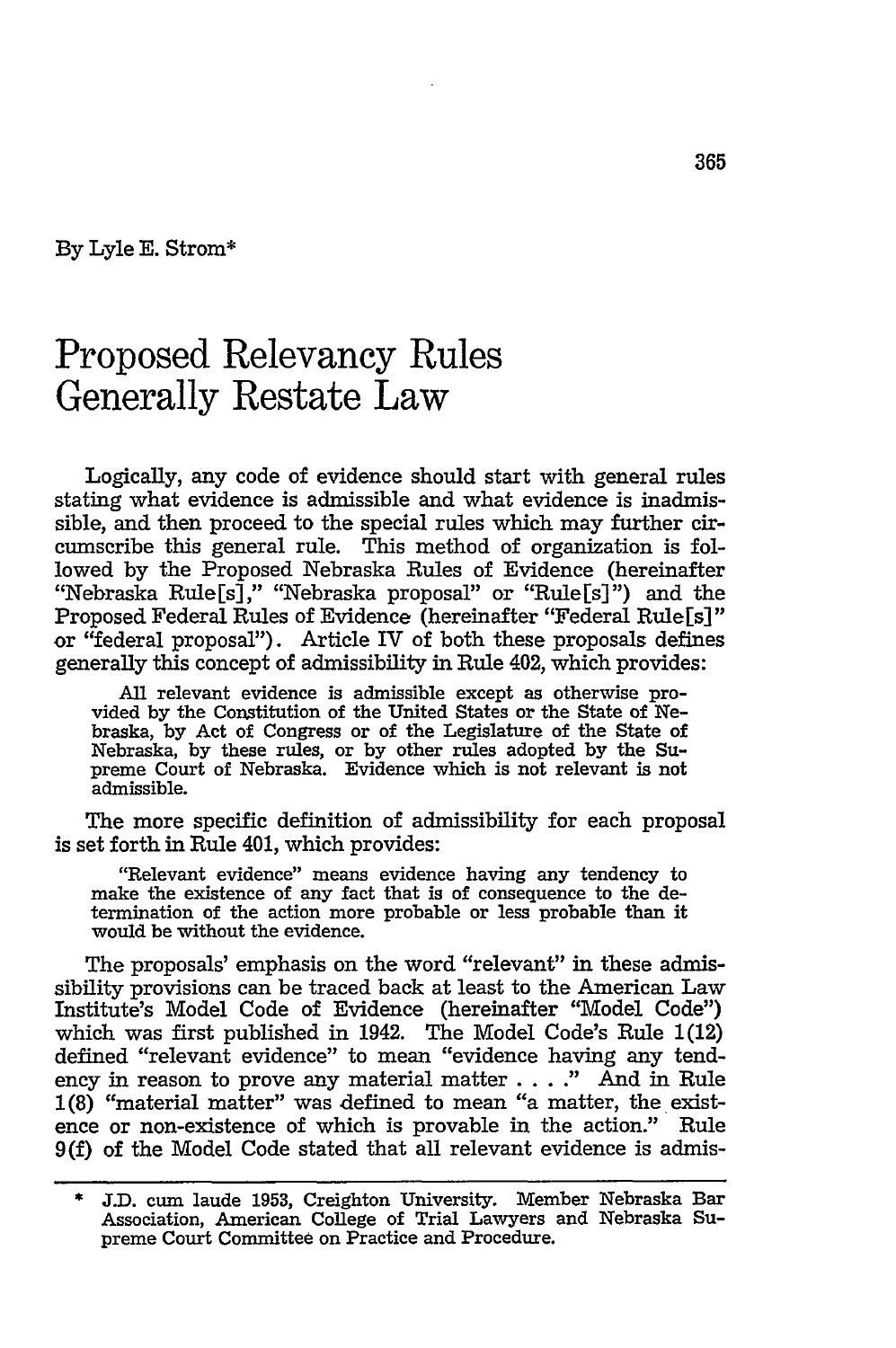sible, and Rule 10 provided that "[s]ubject to Rule **3,** each Rule stating that evidence is admissible contains by implication the provision, 'if relevant and not subject to exclusion by another of these Rules.'

The Model Code's forword, written by Professor Edmund M. Morgan, stated:

The Code of Evidence therefore proceeds upon the theory that it is to be administered by an honest and intelligent judge; and that the trier of fact, whether or not a jury, has the capacity and desire to hear, consider and fairly evaluate all data which reasonable men would use if confronted with the necessity of solving a problem of like importance in their everyday life.

### Admissibility of Relevant Evidence

 $\cdot$  . . .

How much weight shall be given to evidence is a question of judgment incapable of a *priori* determination. The Anglo-American law has, as Professor Thayer has said, no mandate to the log- ical faculty. It does, in a few instances, refuse to receive one class of evidence where an obviously better one is available; but it always concerns itself with admissibility as distinguished from weight. In any rational inquiry, logically irrelevant evidence is excluded, and in judicial inquiries some logically relevant material may be either absolutely or conditionally rejected. A code of evidence should concern itself primarily with admissibility, and in this respect it should be complete in itself. Consequently it should begin with a sweeping declaration that all relevant evidence is admissible, that no person is incompetent as a witness and that there is no privilege to refuse to be a witness or to disclose relevant matter or to prevent another from disclosing it. Then it should set up specific exceptions to this fundamental rule. The Code follows this plan.<sup>1</sup>

Actually, this approach predates the Model Code. Professor Thayer, in his 1898 Treatise on Evidence,<sup>2</sup> recognized that the two fundamental principles of the law of evidence are: (1) that, unless excluded by some rule or principle of law, all that is logically probative is admissible; and (2) that which is not logically probative is irrelevant and not admissible. Thayer pointed out that there are many exceptions and qualifications to the rule that whatever is logically relevant is admissible; some things are rejected as being of too slight a significance or having too conjectural and remote a connection, and other evidence is dangerous in the effect it may have on the jury and in the possibility it would be misused or overestimated by the jury.

<sup>1.</sup> MODEL **CODE OF EVIDENcE 10-11** (1942).

<sup>2.</sup> J. **THAYER,** A **PRELnINARY TREATSE** ON EVIDENcE AT **THE COMMON** LAw 264-66 (1898).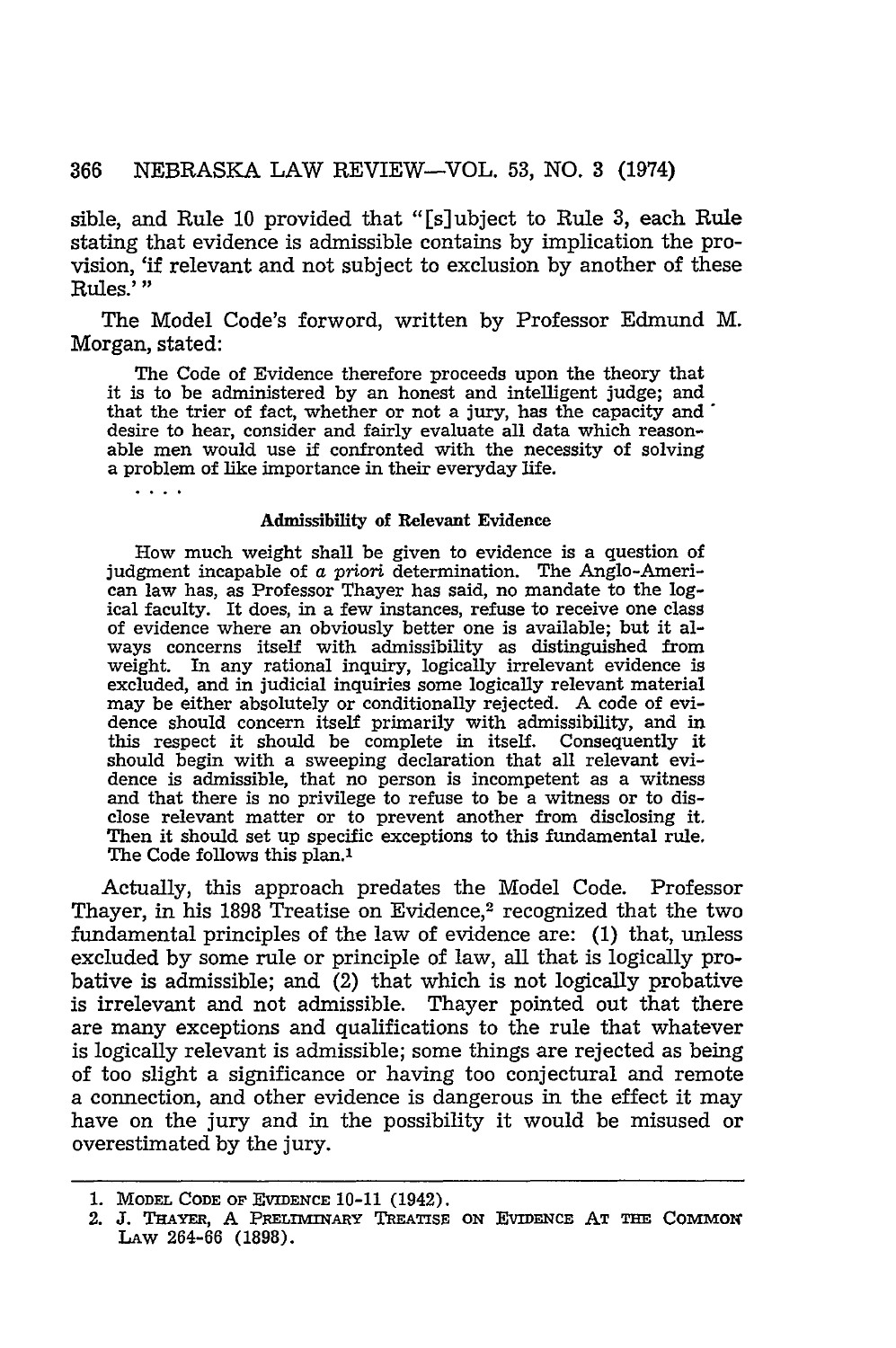A clear and simple statement of these concepts of admissibility is the following from Professor McCormick:

Relevance, as we shall see, is probative worth, and common sense would suggest that if there is to be any practice of excluding evidence which is offered, the first ground of exclusion should be the want of probative value. Correspondingly, in the search for the truth of the issue, reason would suggest that if evidence is logically probative it should be received unless there is some distinct ground for refusing to hear it.

 $\cdots$ 

We start, then, with the notion of materiality, the inclusion of certain questions or propositions within the range of allowable controversy in the lawsuit. Relevancy, in legal usage, embraces this test and something more. Relevancy in logic is the tendency of evidence to establish a proposition which it is offered to prove. Relevancy, as employed by judges and lawyers, is the tendency of the evidence to establish a material proposition. Thus, as James points out, "evidence may be excluded as 'irrelevant' for either of these two quite distinct reasons: because it is not probative of the proposition at which it is directed, or because that proposition is not probable in the case."

What is the standard of relevance or probative quality which evidence must meet if it is to be admitted? We have said that it must "tend to establish" the inference for which it is offered. **: . .** It is believed . . . that the most acceptable test of relevancy is the question, does the evidence offered render the desired inference *more probable than it would be without* the evidence? There are other formulas of relevancy found in the opinions which though expressed in more general terms seem consistent with the test suggested. <sup>3</sup>

The proposed Rules 401 and 402, with respect to the definition of relevancy and admissibility of relevant evidence, may appear very broad, but these rules merely restate present Nebraska law. That the rules are a mere restatement is apparent from the Nebraska Supreme Court's decision in *Rickertsen v. Carskadon.4* In *Rickertsen,* the court held the rule to be that a fact must be admitted when it has an "actual and substantial tendency" to establish or disprove the fact being litigated.5 Furthermore, the court said evidence is relevant "not only when it tends to prove or disprove the precise fact in issue, but when it tends to establish a fact from which the existence or nonexistence of the fact in issue can be directly inferred."

<sup>3.</sup> C. McCormick, HANDBOOK OF THE LAW OF EVIDENC<sub>314</sub>-18 (1st ed. 1954).

<sup>4.</sup> **169** Neb. 744, **100 N.W.2d 852 (1960).**

**<sup>5.</sup>** *Id.* at 749, **100 N.W.2d** at **856** (citations omitted).

**<sup>6.</sup>** *Id.*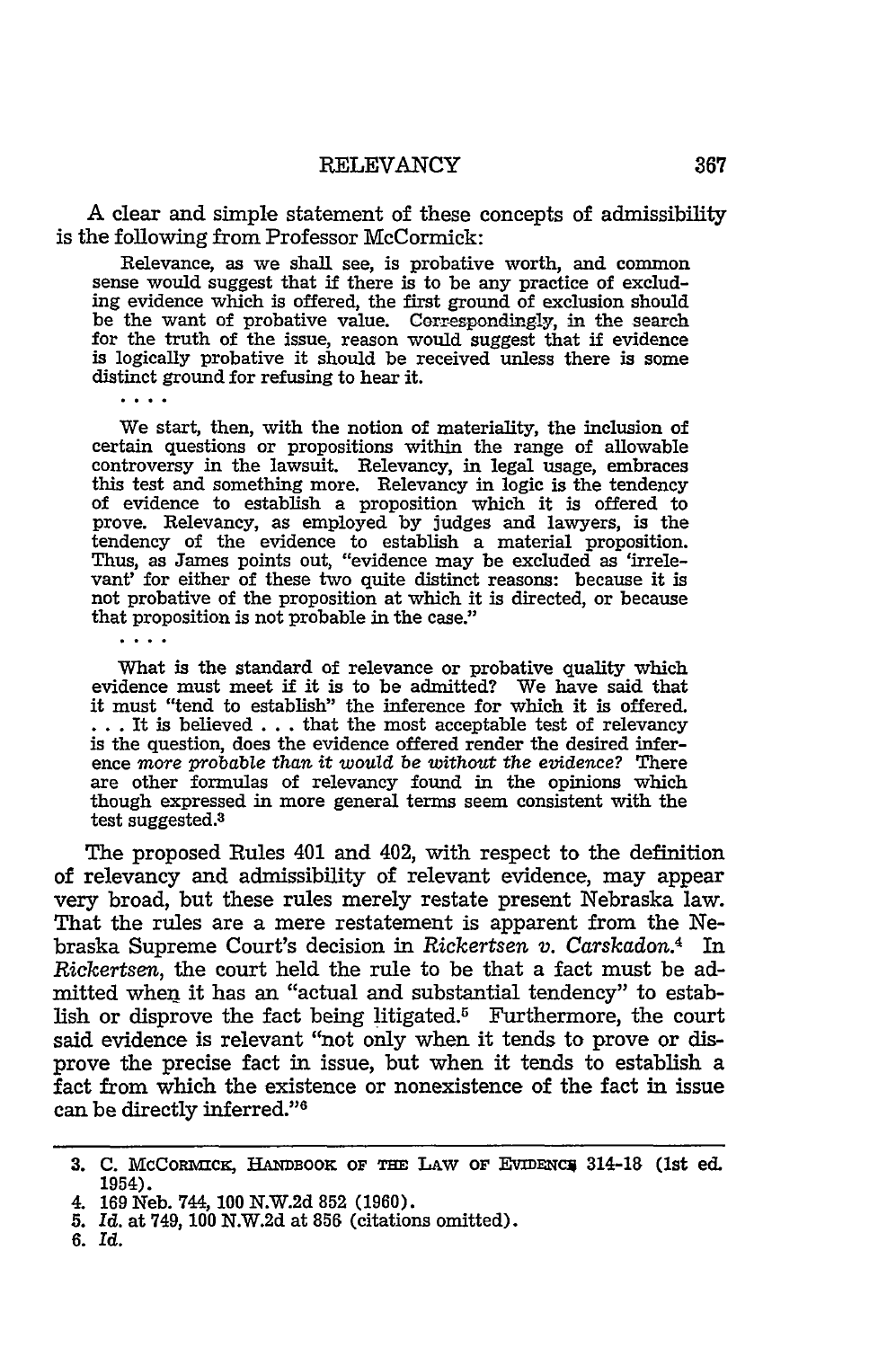#### 368 NEBRASKA LAW REVIEW-VOL. 53, NO. **3** (1974)

Of course, even though evidence may be relevant, it may be excluded where its probative value is outweighed by other factors. As Professor McCormick has pointed out:

It may be asked, how does the judge know whether the evidence does make more probable the truth of the fact to be inferred? **...** The answer must filter through the judge's experience, his judgment, and his knowledge of human conduct and motivation....

Relevant evidence, then, is evidence that in some degree advances the inquiry, and thus has probative value, and is prima facie admissible. But relevance is not always enough. There may remain the question, is its value worth what it costs? There are several counterbalancing factors which may move the court to exclude relevant circumstantial evidence if they outweigh its probative value. In order of their importance, they are these. First, the danger that the facts offered may unduly arouse the jury's emotions of prejudice, hostility or sympathy. Second, the probability that the proof and the answering evidence that it provokes may create a side-issue that will unduly distract the jury from the main issues. Third, the likelihood that the evidence offered and the counter-proof will consume an undue amount of time. Fourth, the danger of unfair surprise to the opponent when, having no reasonable ground to anticipate this developement [sic] of the proof, he would be unprepared to meet it. Often, of course, several of these dangers such as distraction and time-consumption, or prejudice and surprise, emerge from a particular offer of evidence. This balancing of intangibles-probative values against probative dangers-is so much a matter where wise judges in particular situations may differ that a lee-way of discretion is generally recognized.7

In recognition of these policies, Proposed Rule 403 provides:

Although relevant, evidence may be excluded if its probative value is substantially outweighed by the danger of unfair prejudice, confusion of the issues, or misleading the jury, or by consideration of undue delay, waste of time, or needless presentation of cumulative evidence.

Rule 403 reflects Nebraska law as stated in *Meyer v. Moe1U8* which held that the admission of collateral or cumulative evidence rested within the court's sound discretion. Recently, the United States Court of Appeals for the Second Circuit in *United States v. Ravich9* recognized this discretionary role in determining admissibility. Ravich, charged with bank robbery, complained of the admission in evidence of two .38 caliber pistols and a box of .38 caliber ammunition found in the trunk of the car of one of the defendants at the time of arrest as well as cash found in defendant's

**<sup>7.</sup> C.** McCoRMvcK, **HANI BoOK OF THE LAW OF EViDENcE** 318-20 (1st ed. 1954).

**<sup>8. 186</sup>** Neb. **397, 183** N.W.2d 480 (1971).

**<sup>9.</sup>** 421 F.2d 1196 (2d Cir. 1970).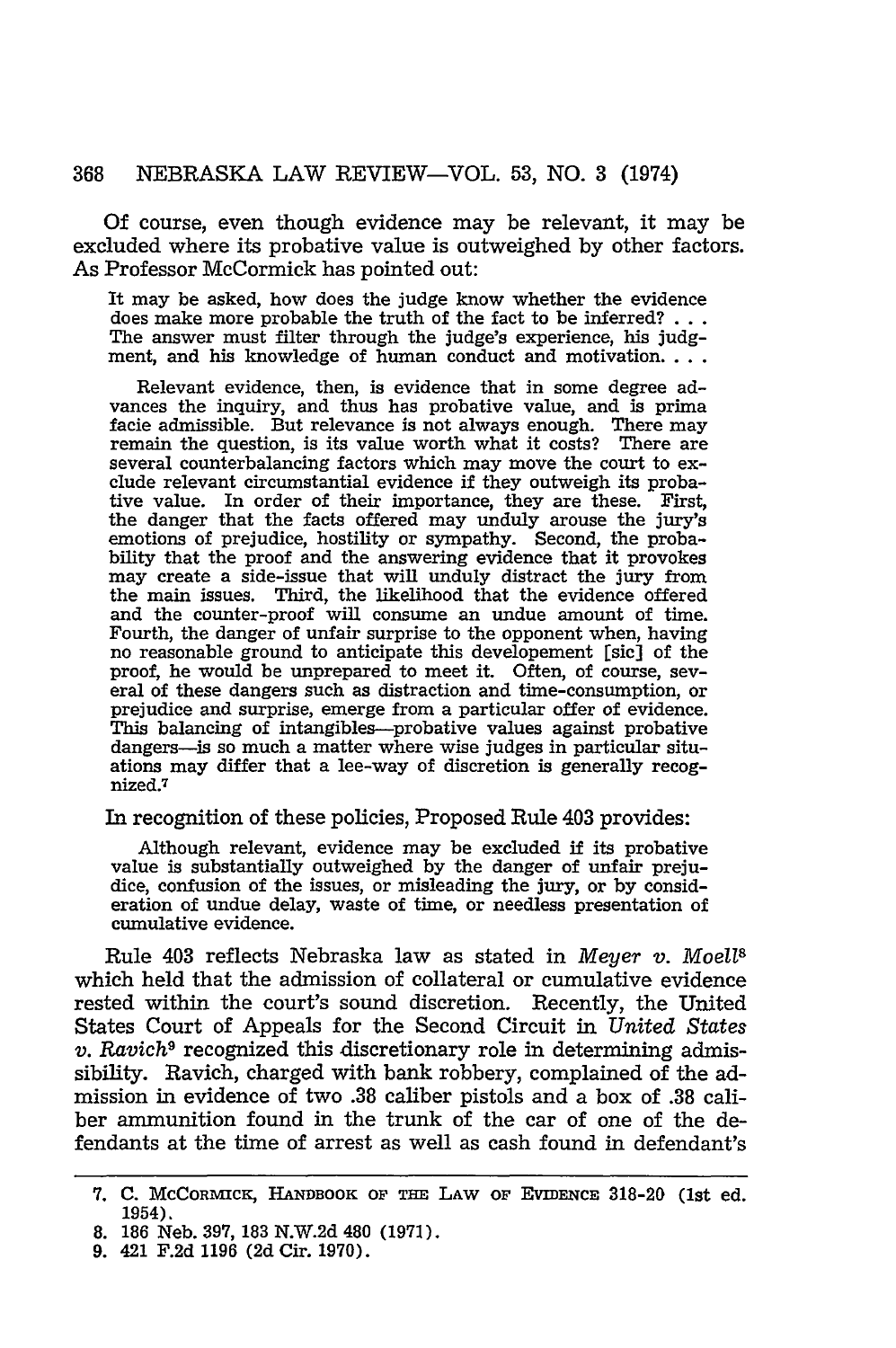possession and **.38** caliber pistols and additional cash found in **Ra**vich's motel room. In affirming the conviction, Judge Friendly wrote:

While Wigmore considered that legal relevancy denotes "some*thing more than a minimum* of *probative value"* he made clear that evidence *"does not need to involve demonstration* or to produce persuasion by its sole and intrinsic force, but merely to be *worth consideration by the jury."* Others have taken an even more generous view. The trial judge must weigh the probative value of the evidence against its tendency to create unfair prejudice and his determination will rarely be disturbed on appeal.

The guns and ammunition stand on a somewhat different footing. The evidence connecting the guns seized in Louisiana with those used in the robbery was rather attenuated. Indeed, since only three guns were used in the robbery it is perfectly plain that at least half of the proffered weapons were not used there.

Nevertheless, a jury could infer from the possession of a large number of guns at the date of arrest that at least some of them had been possessed for a substantial period of time, and therefore that the defendants had possessed guns on and before the date of the robbery. Direct evidence of such possession would have been relevant to establish opportunity or preparation to commit the crime charged, and thus would have tended to prove the identity of the robbers, the only real issue in this trial. Circumstantial evidence of such possession was therefore also relevant.

Notwithstanding the relevance of the guns and the ammunition, the trial judge would have been justified in excluding them if he decided that their probative value was outweighed by their tendency to confuse the issues or inflame the jury. He might well have done so in this case, in view of the overwhelming evidence that the defendants were the robbers, the rather small addition which the guns provided, and the undoubted effect on the jury of seeing all this hardware on the table. However, the trial judge has wide discretion in this area, and we do not find that it was abused here.<sup>10</sup>

A sixth circuit decision similarly recognized this discretionary role and cited proposed Rule 403. In *Olin-Mathieson Chemical Corp. v. Allis-Chalmers Manufacturing Co.,"* Olin sued a manufacturer of heavy electrical equipment for property damages in June 1968 caused by an equipment malfunction. During trial, Olin unsuccessfully tried to introduce evidence of a similar equipment malfunction in November 1968. There were some marked contrasts in the two incidents. In affirming the trial court's ruling excluding such evidence, Judge Peck stated:

<sup>10.</sup> *Id.* at 1203-05 (citations omitted) (original emphasis). *See also* State v. Huerta, 191 Neb. 280,  $-$  N.W.2d  $-$ (1974).

<sup>11. 438</sup> F.2d **833** (6th Cir. 1971).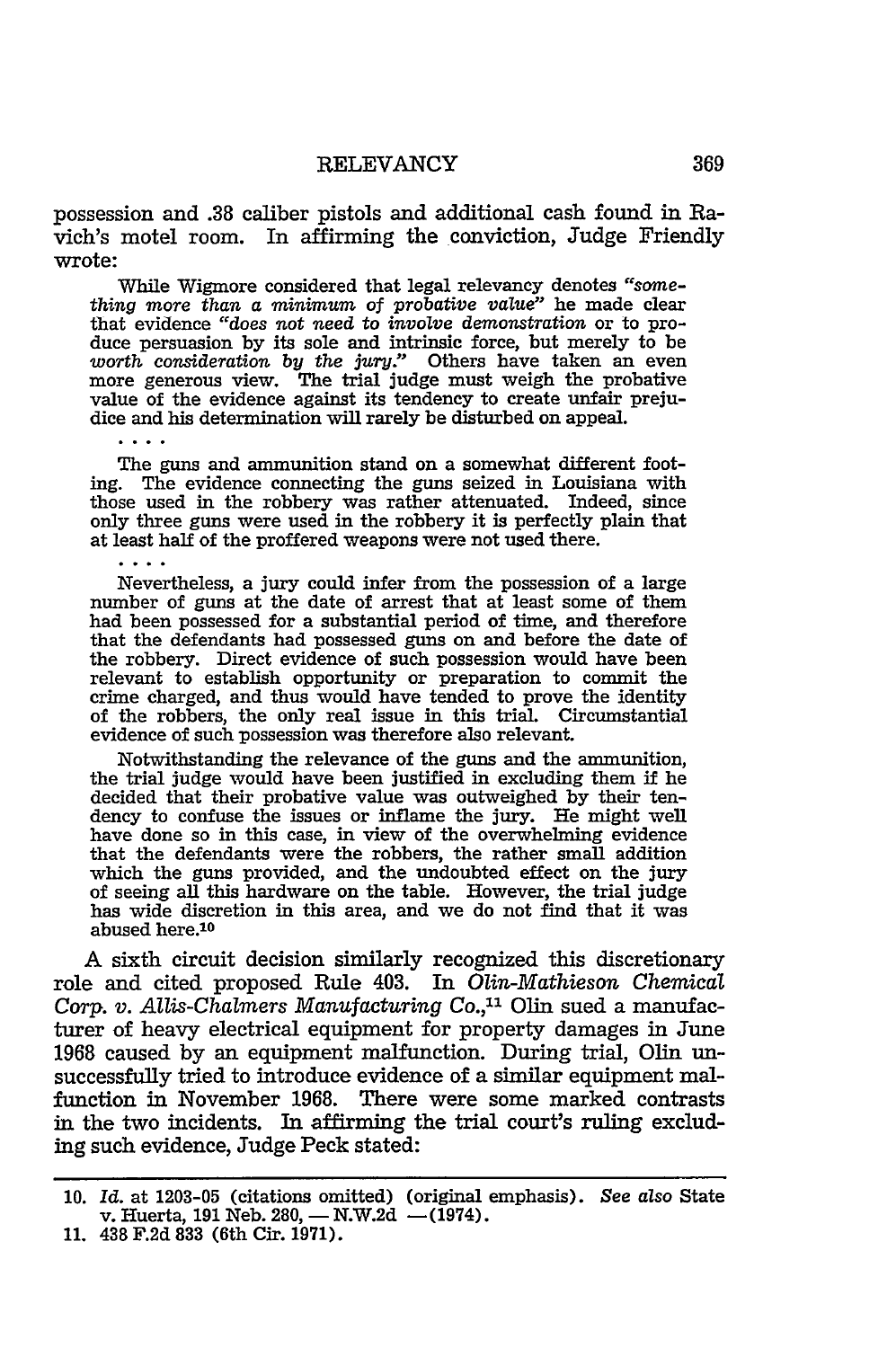#### 370 NEBRASKA LAW REVIEW-VOL. 53, NO. 3 (1974)

Under federal law, we can find no authorities supporting the contention of Olin-Mathieson that the trial judge was required to admit the evidence in question. There can be no doubt that Rule 43(a) envisions a greater leniency toward the admissibility of evidence, which this court has recognized. However, this court also vests the trial judge with broad discretion over the admissibility of evidence, especially where the case is tried before a jury.

Reference to the Proposed Rules of Evidence for the United States District Courts and Magistrates seems appropriate. Rule 4-03 thereof states:

"Rule 4-03, Exclusion of Relevant Evidence on Grounds of Prejudice, Confusion, or Waste of Time.

(a) Exclusion Mandatory. Although relevant, evidence is not admissible if its probative value is substantially outweighed by the danger of unfair prejudice, of confusion of the issues, or of misleading of the jury."

The rule makes exclusion of evidence such as that in the present case not merely discretionary, but mandatory. The note under the rule explains that the probative value of evidence must be weighed against the harm likely to result from its admission. It was within the spirit of this section that the trial judge made his was within the spirit of this section that the trial judge made his ruling, and we find no error in his decision.<sup>12</sup>

A comparison of Article IV of the Nebraska proposal with the -federal proposal reveals they are substantially identical. The United States House of Representatives recently passed H.R. **5463** which makes some changes in the federal proposal. Most of these changes were suggested **by** the Committee on the Judiciary. So far as Article IV is concerned, the following changes are the only significant ones.

The House modified Rule 402 to limit the Supreme Court's power to promulgate rules of evidence to "rules prescribed **by** the Supreme Court pursuant to Statutory Authority." Thus, the rule as modified, together with the subcommittee note, now reads:

All relevant evidence is admissible, except as otherwise provided **by** the Constitution of the United States, **by** Act of Congress, **by** these rules, or **by** other rules [adopted] prescribed **by** the Supreme Court *pursuant to statutory authority.* Evidence which is not relevant is not admissible.

#### Subcommittee Note

To accommodate the view that the Congress should not acqui- esce in the Court's judgment that it has authority under the existing Rules Enabling Acts to promulgate Rules of Evidence, and the concern that the Congress must not affect adversely whatever authority the Court does have to promulgate rules, the Subcommittee amended "by other rules adopted by the Supreme Court" to read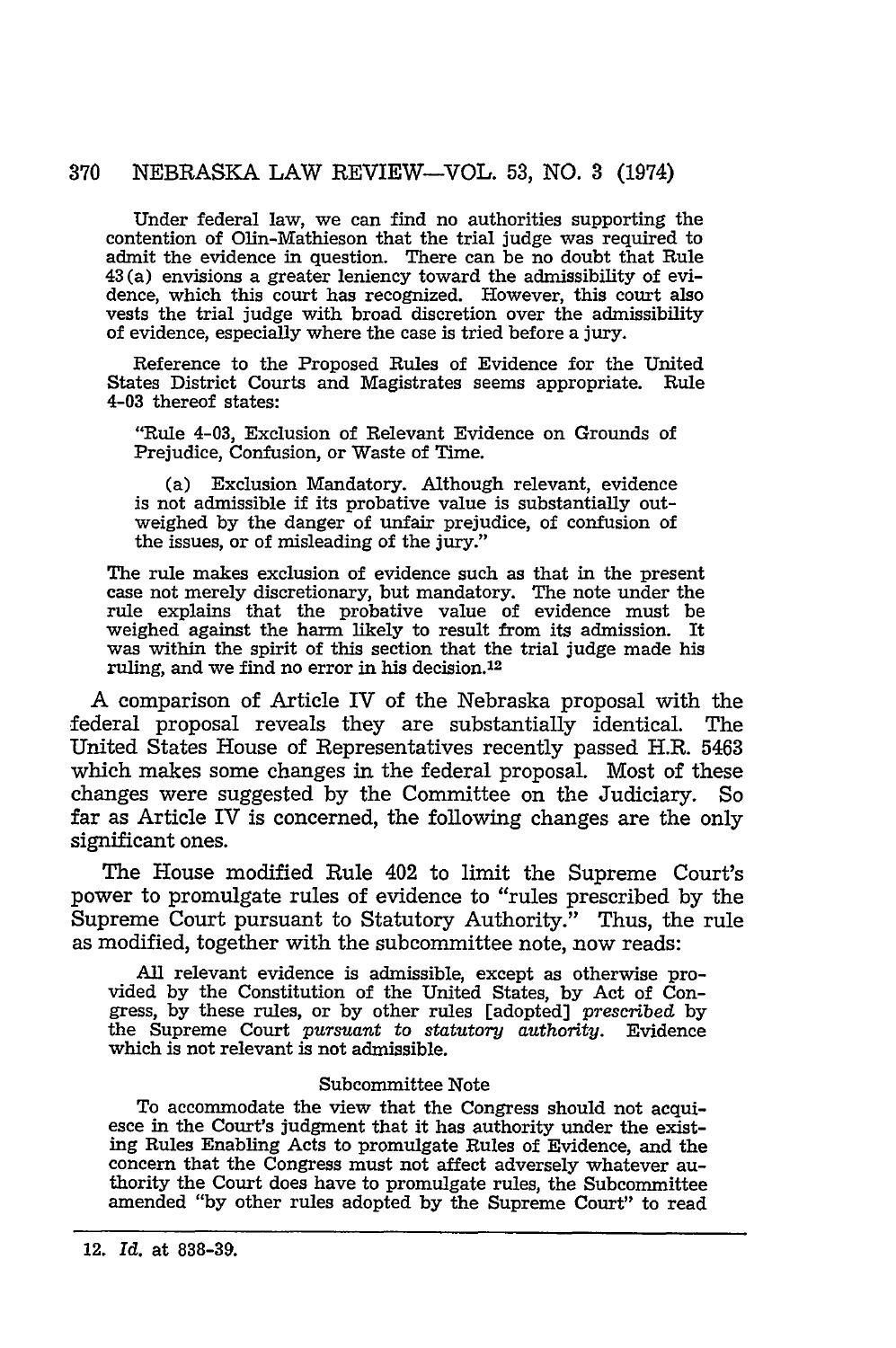**"by** other rules prescribed **by** the Supreme Court pursuant to statutory authority" in this and other rules where the reference appears.

Rule 406 was modified by striking subparagraph **(b).** The subcommittee note explaining this change states:

The subheading "(a) Admissibility" was dropped from the Rule for purposes of consistency of style in view of the Subcommittee's deletion of subsection (b).

The Subcommittee was also of the view that the method of proof of habit and routine practice should be left to the courts on a case by case basis and so struck out subdivision (b).

#### And Rule 408 was modified so that it now reads:

Evidence of (1) furnishing or offering or promising to furnish, or (2) accepting or offering or promising to accept, a valuable consideration in compromising or attempting to compromise a claim which was disputed as to either validity or amount, is not admissible to prove liability for or invalidity of the claim or its amount. Evidence of [conduct or statements made in] admissions of *liability* or opinions *given during* compromise negotiations is likewise not admissible. *Evidence of facts disclosed during compromise negotiations, however,* is *not inadmissible by virtue* of *having been first* disclosed *in those negotiations.* This rule does not require exclusion when [the] evidence of conduct *or statements made* in *compromise negotiations* is offered for another purpose, such as proving bias or prejudice of a witness, negativing a contention of undue delay, or proving an effort to obstruct a criminal investigation or prosecution.

The parts in brackets were stricken and the parts in italics were substituted for the former language. The subcommittee's note accompanying this Rule 408 modification explains:

Under existing federal law evidence of conduct and statements made in compromise negotiations is admissible in litigation. The second sentence of the Court draft proposed to reverse that doctrine in the interest of further promoting non-judicial settlement of disputes. Some agencies of Government expressed the view that the Court formulation of the rule was likely to impede compromise negotiations. They were fearful that parties dealing with government agencies would be reluctant to furnish information at preliminary meetings and would wait until formal compromise negotiations began, thus effecting an immunity for themselves with respect to the evidence supplied. Under the rule as recast by the Subcommittee admissions of liability or opinions given during compromise negotiations continue inadmissible, but evidence of facts is admissible. The latter aspect of the rule is drafted so as to preserve, however, other possible objections to the introduction of such evidence. The Subcommittee also intends no change in the present law whereby a party may protect himself from the future use of his statements by couching them in hypothetical or conditional form, such as "Let us assume for purposes of the discussion that" or "If it were the case that."